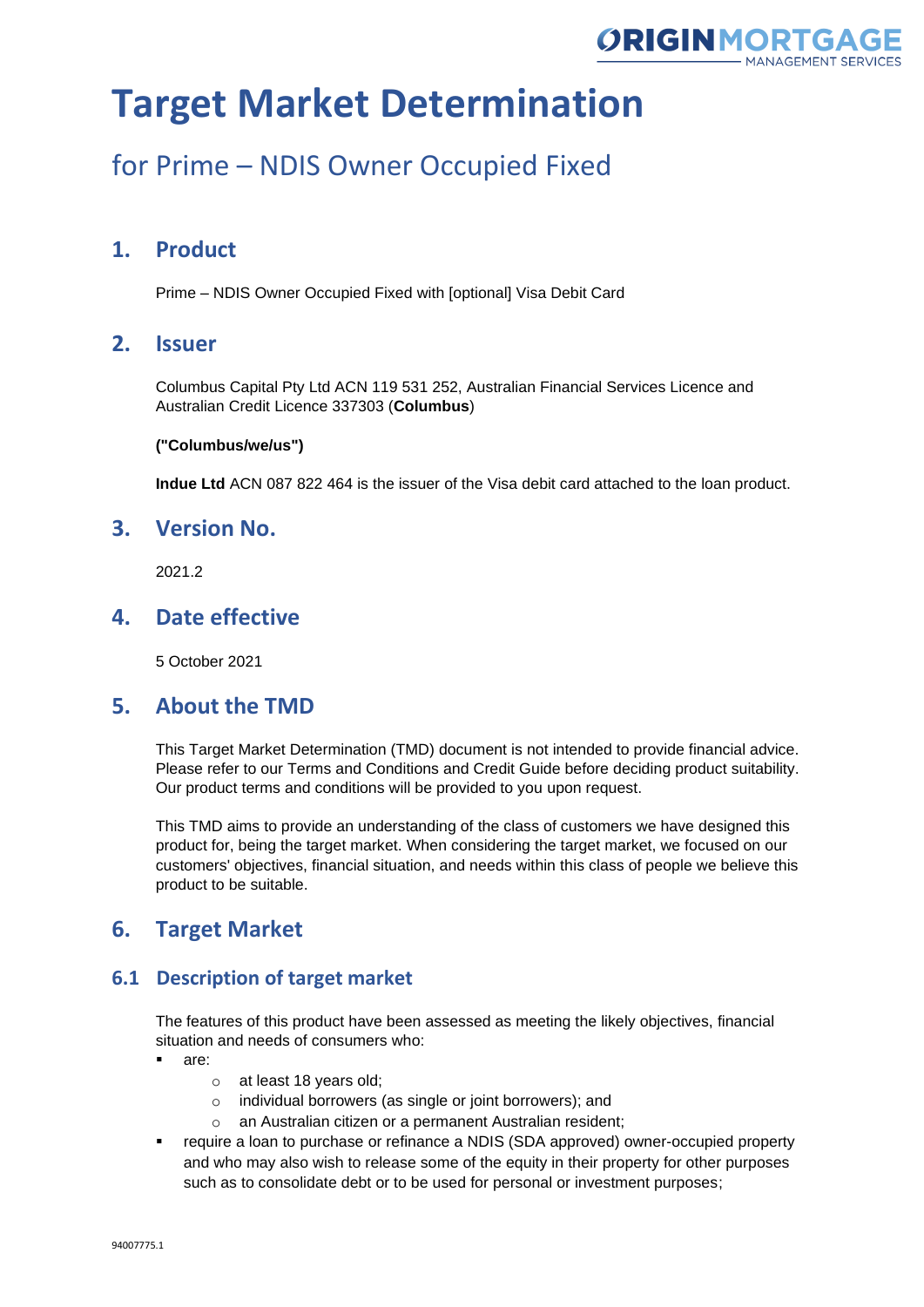

## for Prime – NDIS Owner Occupied Fixed

- require an offset account;
- require the use of a Visa Debit card;
- require the certainty of a fixed interest rate;
- are able to make up to \$20k of extra repayments without penalty; and
- want the option of either principal and interest or interest only repayments.
- satisfy our eligibility criteria;

The product meets the likely objectives, financial situation and needs of consumers in the target market because it provides them with the certainty of a fixed rate for an initial period of time, allows them to deposit funds into an offset account and/or make additional payments directly into the loan to reduce the amount of interest payable up to \$20k additional per annum whilst maintaining the ability to draw on surplus funds when required. This product also allows consumers to select interest only or principal and interest repayments in order to reduce their overall debt and build equity.

### **6.2 Classes of consumers for who the product may not be suitable**

This product may not be suitable for consumers who:

- do not meet the eligibility requirements;
- are looking to purchase or refinance a residential investment property;
- are looking to construct a property; or
- require the ability to provide alternative methods of income verification.

### **6.3 Description of the Product, including key attributes**

- Fixed interest rate;
- Repayment options:
	- o principal and interest; or
	- o interest only
- Redraw available
- Able to make up to \$20k of extra repayments without penalty
- Minimum loan size: \$50,000
- Maximum Loan Size: \$2,000,000 (subject to LVR and postcode policy)
- Maximum LVR:
	- o 80% for Inner-City postcodes
	- o 90% for Regional postcodes
	- o 90% for Metro and Non-Metro postcodes
- Application fee may be payable
- Settlement fee may be payable
- Valuation fee may be payable
- Ongoing fee may be payable

### **7. Distribution Conditions/ Restrictions**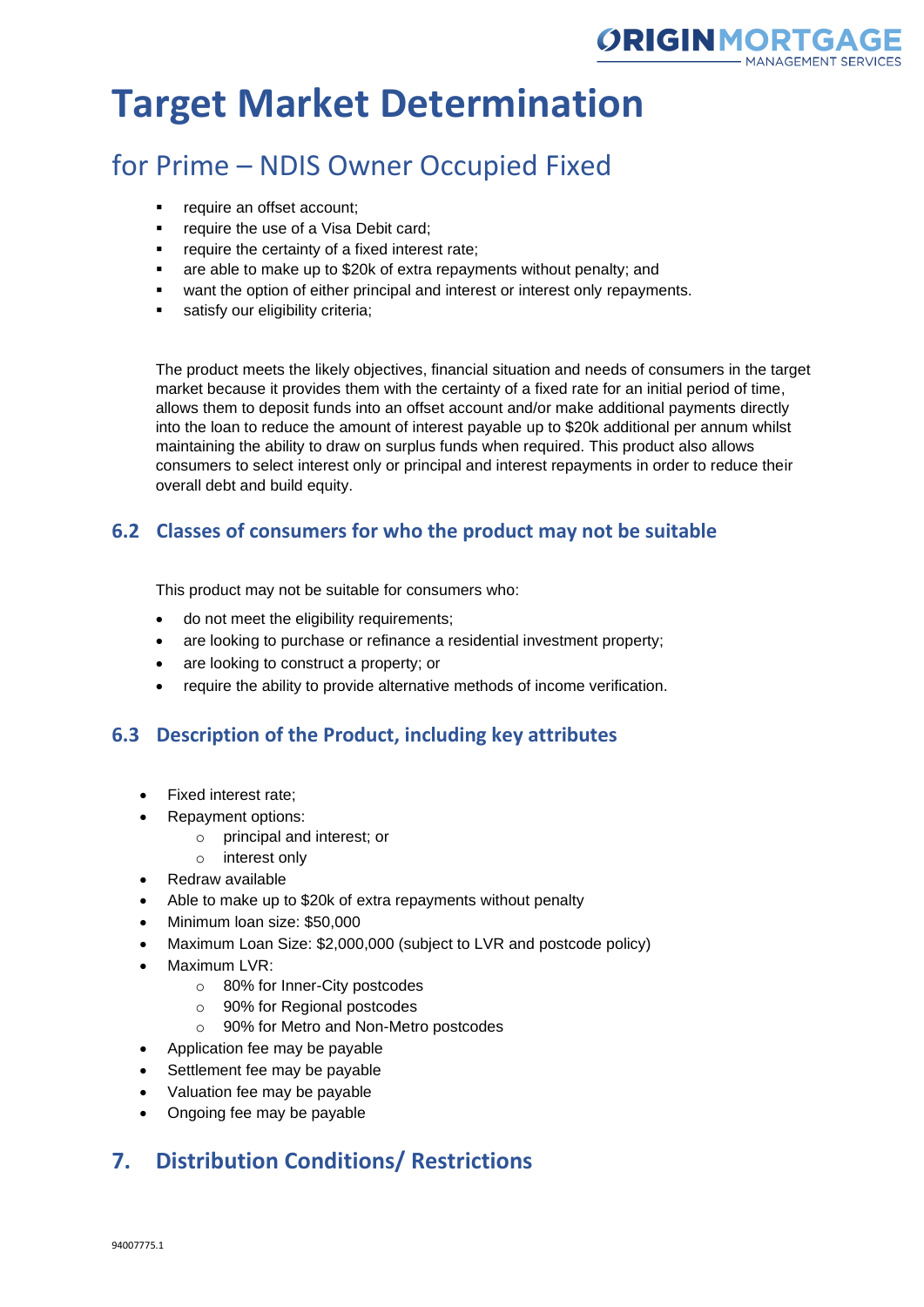

## for Prime – NDIS Owner Occupied Fixed

The following distribution channels and conditions have been assessed as being appropriate to direct the distribution of the product to the target market:

- **Direct** 
	- Online
	- By phone
	- In person (e.g. branch, agency, or premises visit)
- Third party Accredited mortgage brokers subject to Best Interests Duty (BID)

The distribution channels and conditions are appropriate because:

- the product has a wide target market;
- our staff have the necessary training, knowledge and accreditation (if required) to assess whether the consumer is within the target market. All of our staff must continually satisfy annual compliance reviews.
- we rely on existing distributors, methods, controls and supervision already in place;
- our approval system has checks and controls in place to flag applicants who may be outside the target market; and
- accredited mortgage brokers are subject to a higher duty under BID to ensure that the product is in the best interests of the particular consumer.

#### **8. TMD Reviews**

We will review this TMD as follows:

| Initial review  | Within 12 months of the date of this TMD                                                                                                                                                                                                                                                                                                                                                                                                                                                                                                                                                                   |  |
|-----------------|------------------------------------------------------------------------------------------------------------------------------------------------------------------------------------------------------------------------------------------------------------------------------------------------------------------------------------------------------------------------------------------------------------------------------------------------------------------------------------------------------------------------------------------------------------------------------------------------------------|--|
| Periodic review | Each year on the anniversary of this TMD.                                                                                                                                                                                                                                                                                                                                                                                                                                                                                                                                                                  |  |
| Review triggers | Specific events will prompt Columbus to review this TMD, which<br>includes:<br>A significant dealing of the product to consumers outside the<br>target market occurs;<br>A significant number of complaints are received from<br>customers in relation to the product;<br>A significant number of defaults occur;<br>A significant breach has occurred in connection with the<br>$\sim$<br>issuing and distribution of this product; and<br>A significant number of late repayments are being recorded;<br>A material change is made to this product.<br>Unexpected early stage arrears are detected<br>۰. |  |

If a review trigger occurs, we will complete a review of the TMD within ten business days. Meanwhile, we will cease to offer this product to our customers until our TMD review concludes and any necessary changes to the product or TMD, including distribution methods, are made.

### **9. Monitoring and reporting of this TMD**